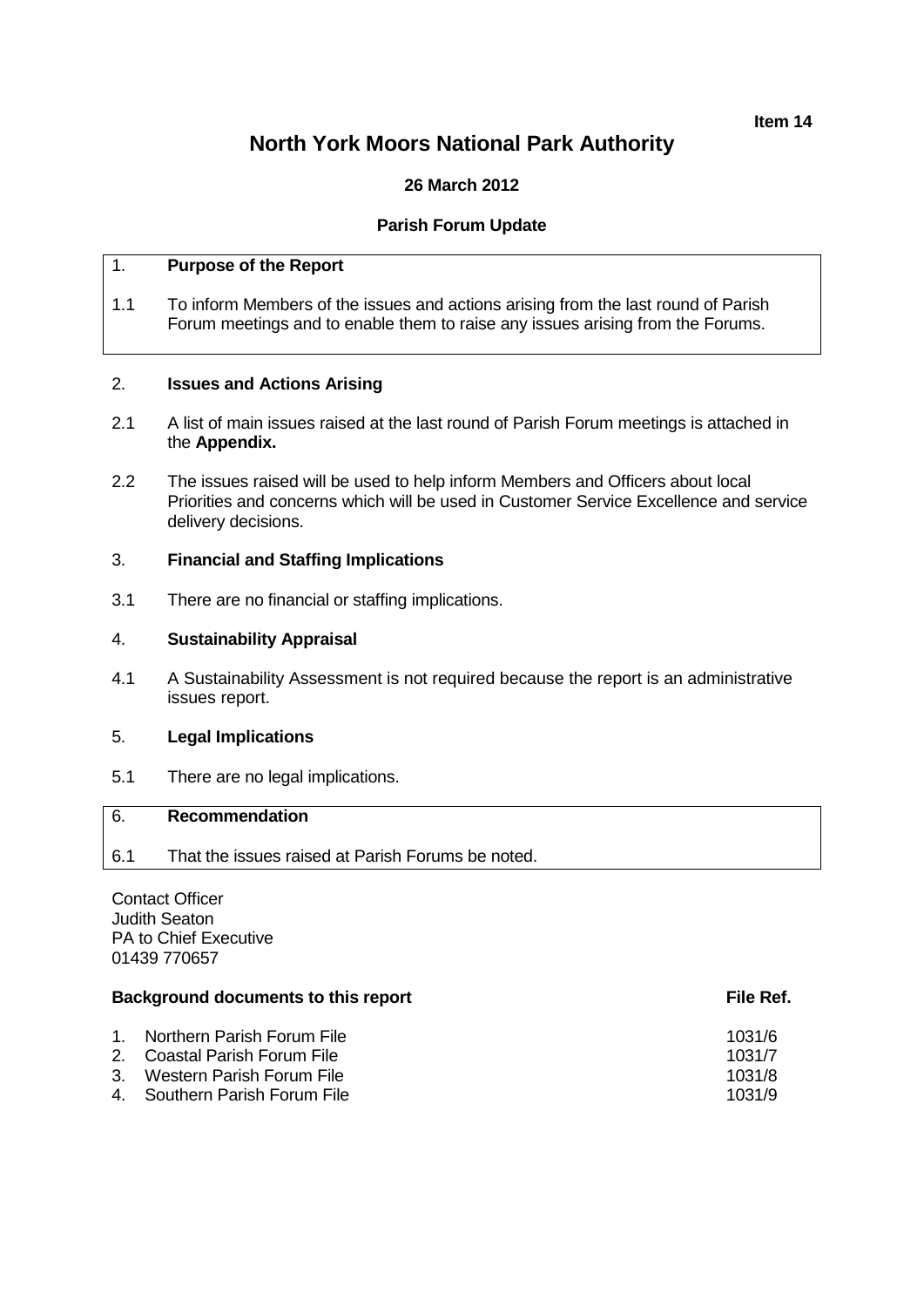#### **Issues Raised at the Coastal Parish Forum, Western Parish Forum, Northern Parish Forum and the Southern Parish Forum Meetings.**

All Parish Forums considered the following items:

- Potash presentations from York Potash and NYMNPA (Chris France/Mark Hill)
- Consultation on the Route Map for Timber Transportation
- Affordable Housing/Housing Policies to be an item for the Joint Parish Forum

#### 1. **Coastal Area Parish Forum**

#### **Matters Arising**

• The Convenor (Director of Planning) gave an update on the ownership/repair of Dale House Bridge, informed the Forum that a structural survey had been commissioned and undertook to report back to the Forum in May.

#### **Any other Business**

• The Convenor undertook to investigate the situation regarding the condition/repair of the Old Victorian Schoolroom in Troutsdale and report back to the Forum.

#### 2. **Western Area Parish Forum**

#### **Matters Arising**

- Battersby Junction Station Car Park Northern Rail are to leave the gate to the car park closed (not locked) for a trial period of 6 months. Ingleby Greenhow Parish Council is to seek confirmation from Northern Rail as to how this will be monitored, evaluated and reviewed.
- The Convenor advised the Forum that contracts have been exchanged on Osmotherley Youth Hostel and that the new owner will run the Hostel under the YHA Enterprise Scheme. The Convenor confirmed that NYMNPA will seek to work with the new owners, the Parish Council and the local community to help ensure the continued success of the Hostel. The Convenor indicated he would keep the Parish Council up to date with any further developments.

#### **Agenda Items**

- Hawnby Parish Council expressed concern over the planning issues relating to the Bungalow at Hawnby. The Director of Planning explained the Authority had had to consider the three planning applications as submitted and a subsequent appeal. The current application had become further protracted by the presence of bats. The Director of Planning confirmed that the application would be dealt with at the March planning committee and he would personally oversee the process of liaising with Natural England and keep the Parish Council informed.
- A discussion was held regarding the alternative uses for telephone kiosks with advice given to Old Byland and Scawton Parish Council.

# 3. **Southern Area Parish Forum**

The Southern Area Parish Forum was cancelled due to inclement weather.

# 4. **Northern Area Parish Forum**

**Matters Arising**